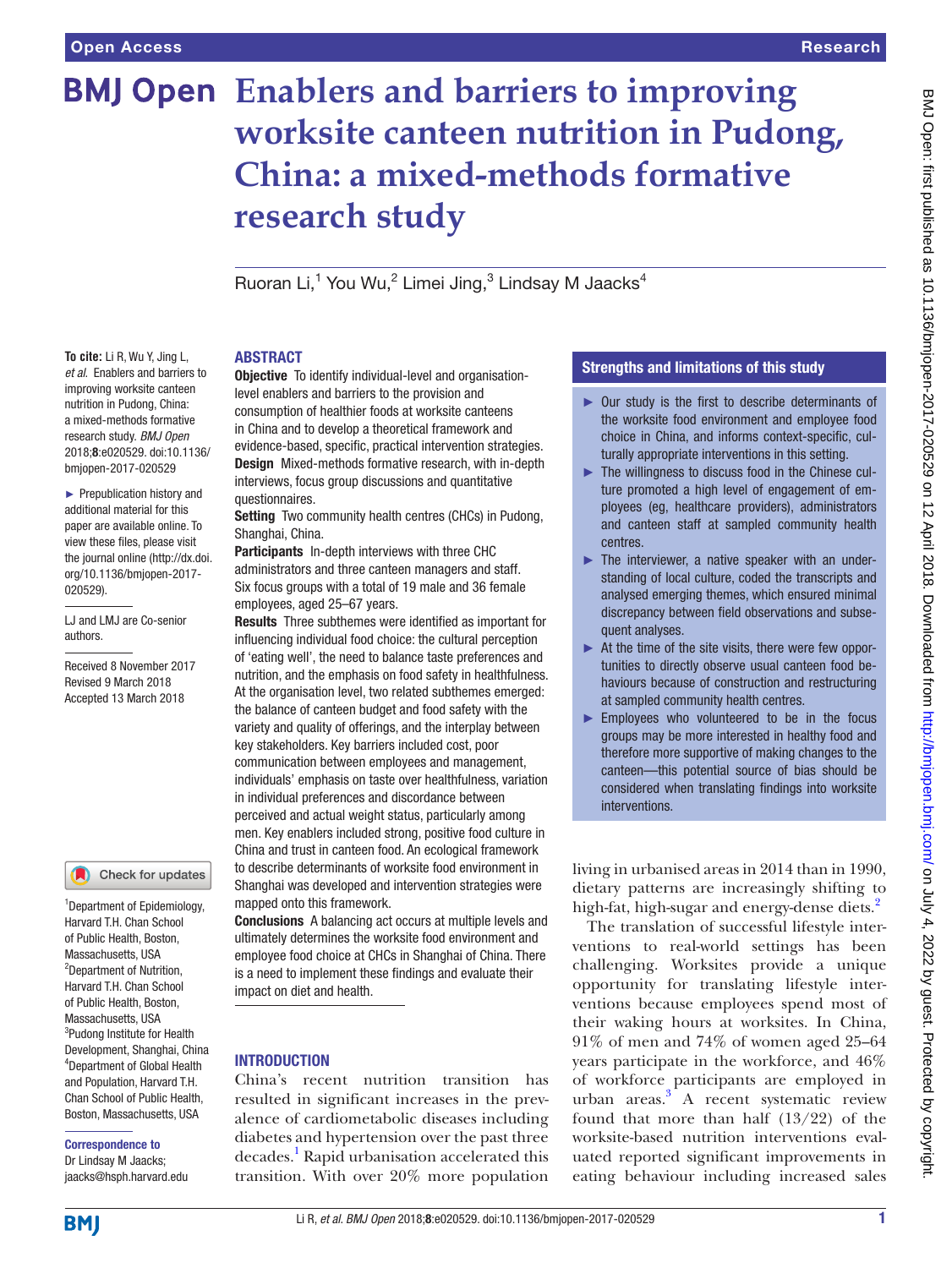of healthy foods, increased fruit and vegetable consump-tion, and decreased calories purchased.<sup>[4](#page-8-3)</sup> To our knowledge, no study has evaluated a worksite-based nutrition intervention in China.

Re-established in 2006 to cover all residents in China, community health centres (CHCs) act as the universal primary healthcare system, integrating prevention, medical treatment, rehabilitation, health education and family planning services.<sup>[5](#page-8-4)</sup> Since the healthcare system reform in 2009, the number of CHCs in China increased by  $26\%.$ <sup>[5](#page-8-4)</sup> At the end of 2016, there were a total of 34 327 CHCs with  $>522000$  workers.<sup>6</sup> In addition to forming a substantial proportion of the workforce, primary healthcare workers also serve as role models for the general public.<sup>7</sup> Thus, implementing worksite-based nutrition interventions for primary healthcare workers could lead to widespread public health impact in China.

The goal of this mixed-methods formative research study was to provide necessary information to inform the development of a canteen-based nutrition intervention to improve dietary intake and reduce cardiometabolic disease risk among employees of CHCs in China. The objectives were to (1) identify individual-level and organisation-level enablers and barriers to the provision and consumption of healthier foods at worksite canteens in China and (2) to develop a theoretical framework based on these findings and evidence-based, specific, practical intervention strategies.

## **METHODS**

#### Study setting

We sampled two CHCs in Pudong, Shanghai (sites A and B), each employing approximately 150 employees. A population of 5.5million resides in Pudong, contributing to 32% of Shanghai's overall GDP. In total, there are 46 CHCs in Pudong, offering 3188 in-patient beds and employing 6793 staff and healthcare personnel.

Site A serves an urban area with >300000 permanent residents. At the time of the site visit in June 2017, the CHC canteen was under renovation. The canteen food service was outsourced to a staffing management company, which offers a single lunch option for employees and posts menus twice weekly for subsequent days. Employees can sign up for lunch in the morning of each day, allowing the canteen staff to determine the amount of food that needs to be prepared. In addition to paying for canteen staffing, utilities and additional costs of purchasing cooking oil derived from non-genetically modified (GMO) soy, the CHC management pays for each portion of lunch at 7.5 RMB for the raw materials.

Site B operates on two campuses and serves a remote rural area with <100000 permanent residents. The canteen food service was also outsourced to a staffing management company (a different one than site A). For lunch, employees may choose one meat dish (out of two offered), one half-meat dish (out of two offered) and two vegetable dishes (out of three or four offered), with a

portion of rice and free soup. Just prior to our site B visit, the CHC management closed the main campus kitchen indefinitely due to safety concerns, with no foreseeable funding for renovation. All canteen staff were relocated to the secondary campus. Each workday, lunch is prepared at and delivered from the secondary campus to the main campus. For each lunch portion, an employee pays 2.5 RMB out of pocket (through prepurchased vouchers), and the CHC management reimburses 2.5 RMB for the raw materials. The CHC management pays for canteen staffing and utilities.

## Sample population

In-depth interviews were conducted with canteen managers (from the staffing management company) and CHC administrators: at site A, one canteen manager and one CHC administrator; at site B, two canteen staff were interviewed together, and two CHC administrators were interviewed individually. Three focus groups were conducted at each site, with a total of 19 men and 36 women. Focus group participants were recruited by CHC administrators to represent frequent canteen users.

## Data collection

Written informed consent was obtained from all participants.

The Pudong Institute for Health Development (PIHD) (LJ) had established relationships with all Pudong CHCs. LJ identified two CHCs for this study (one rural and one urban) and arranged site visits. Careful consideration was given to the composition of the focus groups to ensure that the environment was conducive to open discussions about diet and health. We purposively separated males and females, and physicians and nurses, considering Chinese cultural norms relating to diet and bodyweight, and power dynamics between medical personnel.

Prior to conducting the face-to-face interviews and focus groups, a trained interviewer (RL, a female doctoral student) discussed the consent form and a corresponding information sheet, and acquired the informed consent. The consent form disclosed the study's primary aim. All focus group participants were asked to complete a brief questionnaire that included standard questions on socio-demographics and self-reported height and weight. Body mass index (BMI) was calculated as weight in kilograms divided by height in metres-squared. In accordance with the Chinese government guideline, overweight was defined as BMI  $\geq 24 \text{ kg/m}^2$ .<sup>[8](#page-8-7)</sup> Following interview guides (see online [supplementary files 1 and 2](https://dx.doi.org/10.1136/bmjopen-2017-020529) for English translations), RL conducted the in-depth interviews and focus groups in a designated private space within the CHC in the participants' native language (Mandarin). Each interview and focus group lasted approximately 60min. All participants agreed to participate and to be audio-recorded. RL made field notes. One researcher from PIHD was present in two focus groups and two interviews as an observer.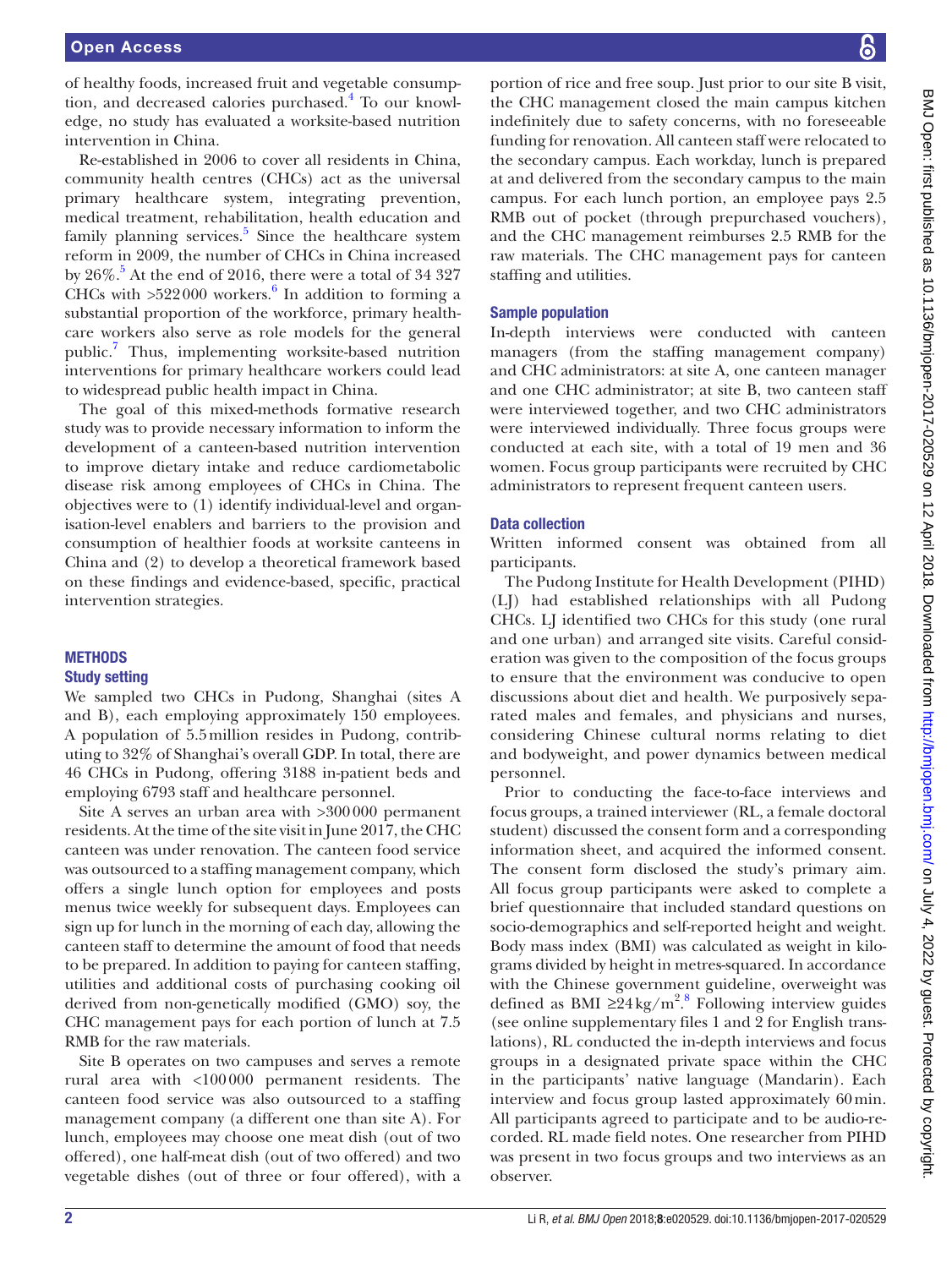## Data analysis

Interviews and focus groups were transcribed and translated into English, and entered into Dedoose V.7.0.23 (SocioCultural Research Consultants, Los Angeles, California, USA) for analysis. RL and LMJ reviewed emergent codes after the transcription of one interview and one focus group, to ensure data quality and to allow for any necessary adjustments to the interview guides. After this first meeting and development of an initial codebook, RL separately coded subsequent transcripts in batches of 2–3 each, followed by additional meetings with LMJ and adjustment of the interview guides and/or codebook (see online [supplementary file 3](https://dx.doi.org/10.1136/bmjopen-2017-020529)) as needed. Once all transcripts had been coded by RL and reviewed by LMJ, coding reports were exported from Dedoose and analysed using a constant comparative method by RL with input from LMJ. Original categories arising from the interviews and focus groups were applied to the cumulative data and revised multiple times until there was consensus about their fit and the emergent themes. Statistical tests of participant characteristics were conducted using Stata V.15.1 (StataCorp). We used Fisher's exact test for comparing categorical variables, and two-sample t-test with unequal variances for continuous variables.

#### Patient and public involvement

Patients and public were not involved in this study.

#### **RESULTS**

Three CHC administrators and two canteen managers were interviewed. Among the CHC administrators, we interviewed one female administrator who oversees the canteen at site A, one male administrator who oversees the canteen at site B and the CHC director at site B (woman). Both canteen managers were women, each employed by the respective outsourced canteen company of each site.

Three single-sex focus groups were conducted at each site ([table](#page-2-0) 1). Mean (SD) age ranged from 34.3 (6.1) years among the male focus group at site A to 44.4 (10.9) years among the male focus group at site B. Male participants had higher BMI than females (P<0.001): over half of men were overweight compared with ≤25% of women (P<0.001). Participants at site B (the rural site) had higher BMI (P=0.06) and were more likely to be overweight than participants at site A (P=0.08). Participants at site A were more likely to eat at the canteen regularly  $(≥3time/week)$ than participants at site B  $(P=0.004)$ .

We identified two primary themes and five subthemes, discussed in detail in the sections that follow.

## Theme 1: balancing acts that influence individual food choice Subtheme 1a: cultural perception of 'eating well'

To 'eat well' was perceived by many employees as a 'basic right and key to happiness' (focus group, site B, male physicians). This stemmed from the near universal belief among participants that traditional Chinese cuisine is good; in terms of taste, food presentation and variety in cooking methods and dishes prepared for each meal. For example, one CHC administrator at site B said:'We seldom make dishes with only one food [item]. We always pair the main food [item] with other ingredients. The cost of labor, raw food material, and time are not comparable to the Western's … In Western countries, salad is a popular dish, a healthy dish, and an easy-to-make dish … meanwhile it costs little. However, in China, we have so many cooking methods: fry, stir-fry, deep-fry, steam, et cetera.' This perception of inherent cooking abilities could prove to be an important facilitator of adopting healthy foods: 'Chinese people are cooking masters. We can make normal food special, even brown rice. It can be cooked in so many ways by Chinese' (focus group, site B, male physicians).

<span id="page-2-0"></span>

| <b>Table 1</b><br>Characteristics of participants in each focus group |                 |            |             |                 |             |                                |                                                            |  |
|-----------------------------------------------------------------------|-----------------|------------|-------------|-----------------|-------------|--------------------------------|------------------------------------------------------------|--|
|                                                                       | n               | <b>Sex</b> | Age (years) | BMI ( $kg/m2$ ) | Overweight* | Eat at canteen≥3<br>times/week | Individual annual income<br>$\geq$ 90000 RMB (~US\$13 560) |  |
| Site A (urban)                                                        |                 |            |             |                 |             |                                |                                                            |  |
| <b>Nurses</b>                                                         | 10              | Female     | 36.9(5.5)   | 20.8(1.1)       | $0\%$ (0)   | $90\%$ (9)                     | $30\%$ (3)                                                 |  |
| Physicians and other<br>healthcare personnelt                         | 10 <sup>1</sup> | Female     | 37.8(4.4)   | 21.5(1.6)       | $10\%$ (1)  | 70% (7)                        | $90\%$ (9)                                                 |  |
| Physicians and other<br>healthcare personnelt                         | 10              | Male       | 34.3(6.1)   | 23.7(3.0)       | 50% (5)     | 100% (10)                      | $60\%$ (6)                                                 |  |
| Site B (rural)                                                        |                 |            |             |                 |             |                                |                                                            |  |
| <b>Nurses</b>                                                         | 8               | Female     | 40.4(8.7)   | 21.5(2.5)       | $25\%$ (2)  | 75% (6)                        | 70% (7)                                                    |  |
| Physicians and other<br>healthcare personnelt                         | 8               | Female     | 41.3(8.0)   | 22.9(2.4)       | $25\%$ (2)  | $13\%$ (1)                     | $100\%$ (8)                                                |  |
| Physicians and other<br>healthcare personnel <sup>+</sup>             | 9               | Male       | 44.4 (10.9) | 25.4(2.3)       | 78% (7)     | 67% (6)                        | 89% (8)                                                    |  |

Values are mean (SD) or per cent (n).

\*Overweight defined as BMI ≥24 kg/m<sup>2</sup>, according to the Chinese government guideline.<sup>[8](#page-8-7)</sup>

†Other healthcare personnel were primarily pharmacists.

BMI, body mass index.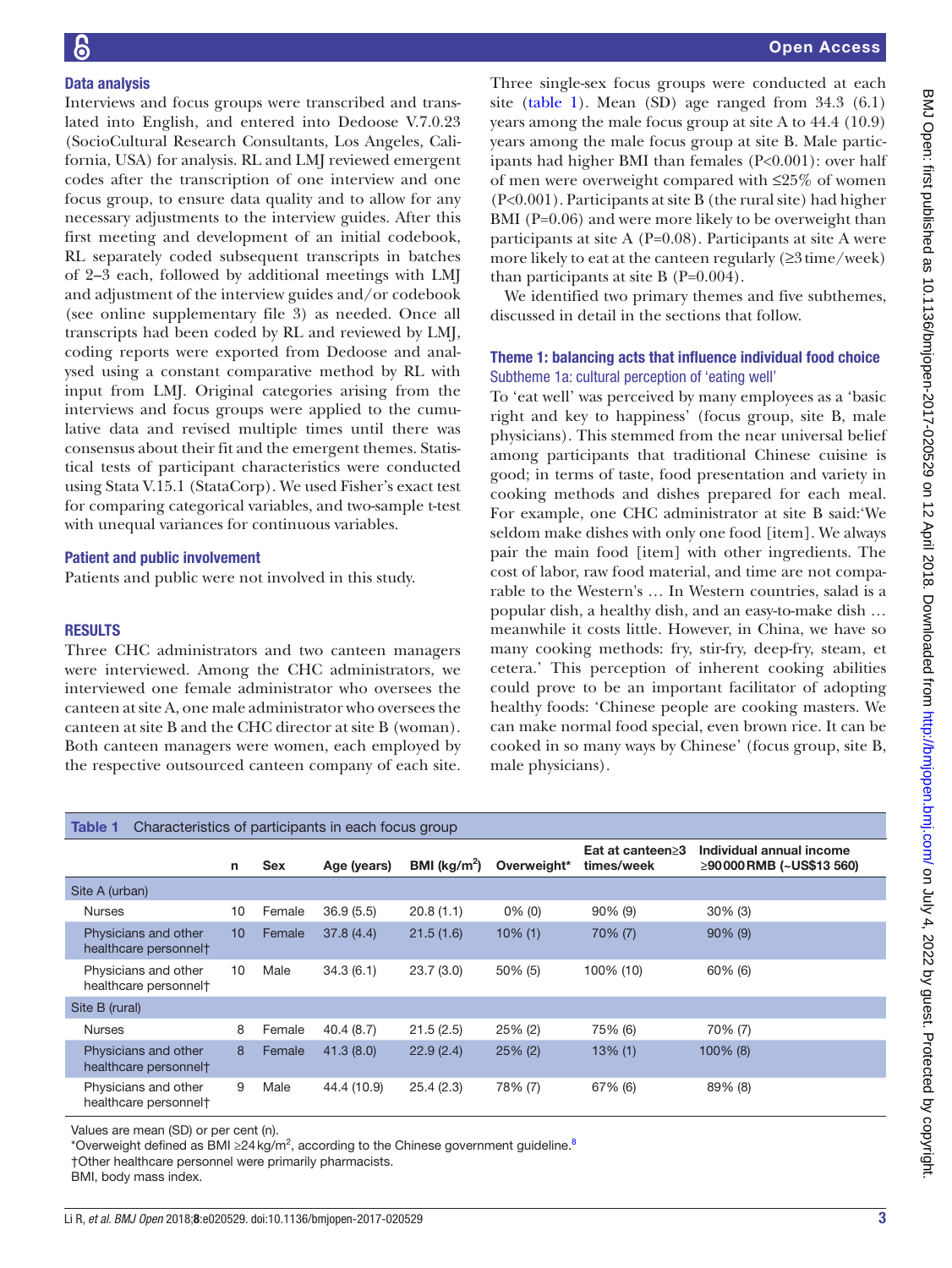However, what constituted 'eating well' in terms of taste and cooking methods varied across regions of origin. For example, a local employee remarked, 'Dr. [X] is from the South, so he may not like it [the canteen food]' (focus group, site B, female nurses), whereas a non-local employee thought, 'The local chefs use sugar almost in every dish, and very heavy oil too. If I eat at home, I only bring the vegetables to boil and eat it; but the Shanghai people don't like it without oil' (interview, site A, CHC administrator).

#### Subtheme 1b: balancing taste preferences and nutrition

Many participants expressed that unhealthy food tastes better than healthy food, for example, 'A: I have studied for a dietitian [certificate] [laughs]. Our teacher told us during the class that when considering nutritional value, we don't consider the taste, and sometimes in the Chinese cuisine there will be a conflict, that is, if the taste is good, the calories go up. B: In fact, what is delicious is not healthy … A: Yes, what tastes good can't be healthy. B: Unhealthy food tastes great. C: Junk foods are the best [laughs]' (focus group, site A, female physicians). This cultural perception of unhealthy foods unequivocally tasting better than healthy foods was also expressed by men, who felt that the healthfulness of foods was a barrier to eating well: 'Speaking of eating healthy, in fact, I think eating well is important as well. Because if you only eat from the health point of view, it's hard, hard to eat well' (focus group, site A, male physicians).

Demographic factors influenced the balance between taste preference and nutrition. Participants believed that elderly people tend to choose foods based on nutrition whereas younger people on taste: 'Maybe because I'm younger and I have no health problem, I would choose white rice as it tastes better. I might consider coarse grains when I get older and become less healthy' (focus group, site B, male physicians). Women also believed that they valued nutrition more so than men: 'There are times when I eat with my supervisor. When I say the dish is too oily, my supervisor would complain that vegetable doesn't taste good without oil [laughs] … It is very obvious that the male colleagues have different preferences' (interview, site A, CHC administrator). Recognising that this balancing act varies across individuals, canteen staff cited this as one of the primary reasons for not improving the quality and variety of canteen food. For example, one canteen manager said, 'If I provide them with more choices, I don't know what they'd like. I don't know if they'd want healthier or tastier food. Everyone's choice is different. There are people who prefer taste over health, also people who prefer health to taste' (interview, site A, canteen manager).

#### Subtheme 1c: importance of food safety in healthfulness

Food safety was considered a prerequisite for healthfulness by participants. In Chinese culture, 'food safety' encompasses everything from unintentionally contaminated foods (consistent with Western definitions of 'food

safety') to intentional processing and/or illegal adulteration of foods (eg, foods with chemical additives and GMO foods are often considered 'unsafe'). Employees prefer to eat at the canteen because they perceive outside food to be unsafe, whereas they trust the canteen food quality relative to outside food. For example, one participant remarked: 'A: Recently our canteen is under renovation, so I have to go outside to eat. I suddenly found that many of the foods outside are not good either, because you know, the restaurants outside are … like …B: [you don't know if] the material they used were healthy or not. A: So I feel that our canteen is better, that I can trust it more, so I feel like returning to the canteen again. It's a dilemma' (focus group, site A, female physicians). A CHC administrator agreed: 'The raw food they [the canteen] purchase must be healthy. We trust them on that; including the condiments. They won't use unhealthy seasoning or flavoring just to boost the appearance of the dish. I think this is why they are healthier than the restaurants.'

This was especially true with respect to oil as several focus group participants and in-depth interviewees explicitly mentioned concerns about oil quality at restaurants, for example: 'The canteen would not use waste oil, I believe. But if we dine out, it's hard to tell whether the restaurants would use safe oil. So the most important thing to me is food safety' (focus group, site B, male physicians). However, there were some exceptions to this: a couple of focus group participants questioned the quality of the canteen food, for example, 'For some dishes [ground pork with yellow sauce], there is a more than 80% dislike rate [laughs] … we don't know the quality of ground pork' (focus group, site A, male physicians) and, '… I can't accept the canteen's sanitary condition and taste. So I don't go to the canteen' (focus group, site B, female physicians).

#### Theme 2: balancing acts that influence organisational decisions about food offerings

## Subtheme 2a: balancing canteen budget and food safety with the variety and quality of food offerings

Managers at both CHCs identified limited canteen budget as the primary barrier for improving food offerings: 'I hope that the canteen could be even better than general households, in terms of healthy eating, since we are a professional institution anyways. The barriers now are more on the cost side, not the awareness, right? … This [cost] is the biggest barrier' (interview, site B, CHC administrator).

Employees felt that the canteen was good value. However, this value came at the cost of making improvements to the canteen in terms of increasing the variety of options available: 'The price and value of the food here are pretty good. It's very affordable, although the options are too few' (focus group, site B, male physicians). This was important because a lack of variety in food offerings was recognised as a significant source of dissatisfaction among employees. For some, variety was recognised as being more important than taste, for example, 'No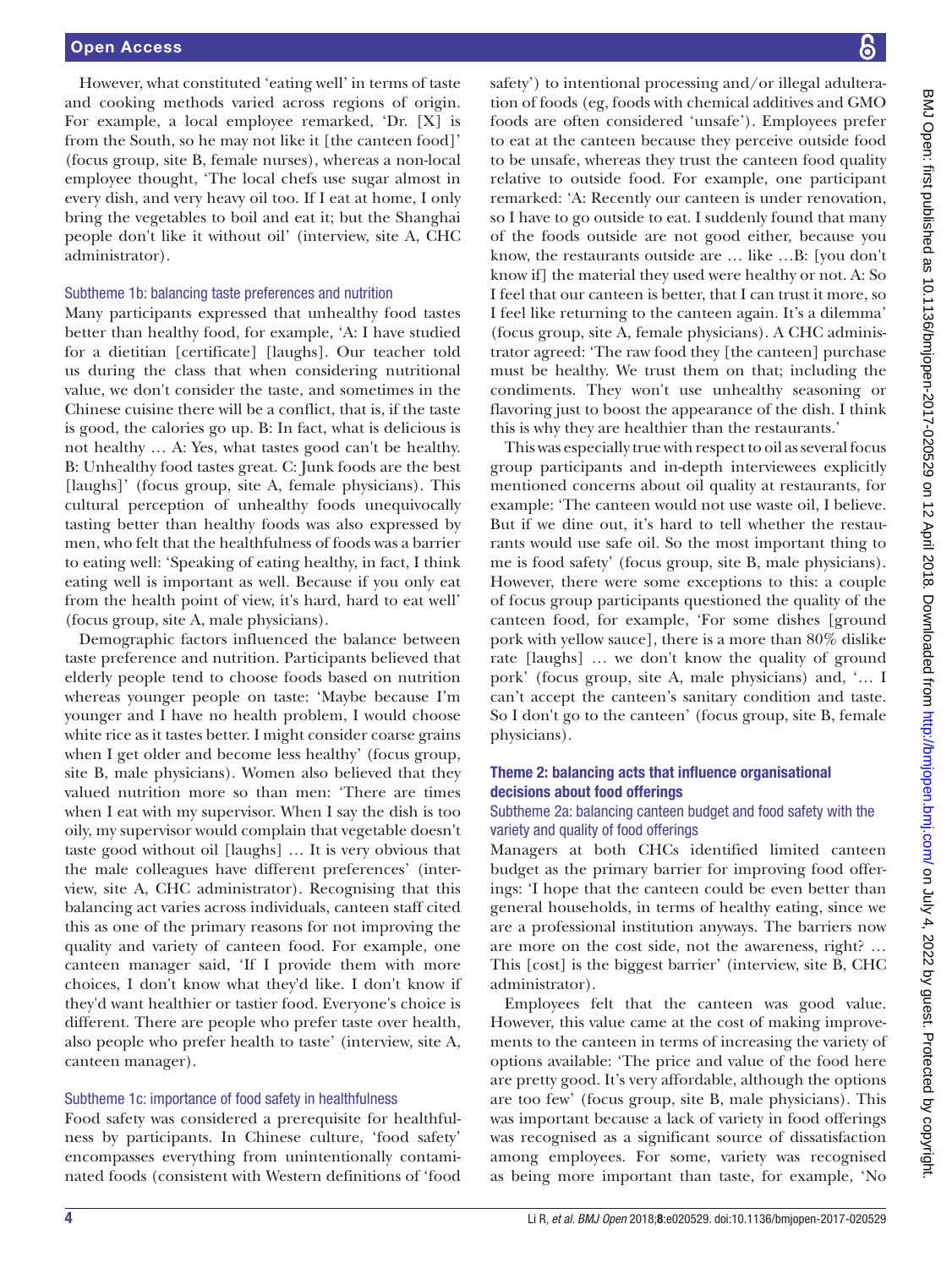

<span id="page-4-0"></span>Figure 1 Interactions between key stakeholders in the worksite food environment as identified in interviews and focus groups discussions. CHC, community health centres.

matter how delicious a dish is, if every day we eat the same thing, it's not delicious anymore' (focus group, site A, male physicians). In some cases, the lack of variety led employees to order food from outside or bring food from home, for example, 'A: There are too few choices at the canteen. You will sooner or later get bored, right? Certainly you will eat outside for diversity. B: Correct. The same dishes come back every week [laughs]' (focus group, site A, male physicians), and, 'We all ate at the canteen when we first time came here. As time went on, subconsciously, we don't have any interest in the canteen anymore, so we bring our own food' (focus group, site B, female physicians). There were exceptions to this, where employees were content with the lack of variety because, for example, they only ate one meal at the canteen: 'I usually have nicer food for dinner, so other things don't matter' (focus group, site B, female nurses).

In particular, participants desired an increase in the variety of cooking method. For example, 'It's fine to use the same food from week to week, but the flavor should keep changing' (interview, site A, CHC administrator), and, 'we would like to have more cooking methods, a little more of steaming or boiling dishes' (interview, site A, female physicians). Frying was perceived as an unhealthy alternative to steaming, boiling and braising. For example, although fish was typically served as a deepfried dish, many participants voiced their preference for steamed fish. However, one major barrier to freshness was

cost: 'We can make steamed fish, but people won't eat it. We are not able to buy fresh fish in the morning, so we buy frozen fish. Steamed frozen fish has that fishy smell that people don't like … We can only afford frozen fish' (interview, site A, canteen manager). Overall, employees expressed their desires for fresher foods and admitted that if raw ingredients are fresh there would be no need for much processing or seasoning. Vegetables in the canteen of site B, sourced directly from a local farm, were praised by a CHC administrator: 'The vegetables here are very fresh … The vegetables from the city are not so fresh. If you go to the field here, you can have as much lettuce as you want in the winter." However, freshness was of less importance if the vegetables were not prepared properly; several focus groups in both sites raised the issue that vegetables were often ' overcooked'.

Food safety also factored into this balancing act. Incidentally, the two canteens we sampled are only licensed to serve foods with a minimum serving temperature, limiting the variety of cooking methods that can be used in the canteens. Canteen managers at both sites remarked: 'The core temperature [of served food items] has to be above 70°C …You need to have a specific room for cold dishes. We don't have that' (interview, site B, canteen manager), and 'You see, in fact the cold dishes are healthy dishes … In the restaurants outside, lettuces can be served as cold dish. But I can't. I have to use oil to stir-fry' (interview, site A, canteen manager). This restriction was reflected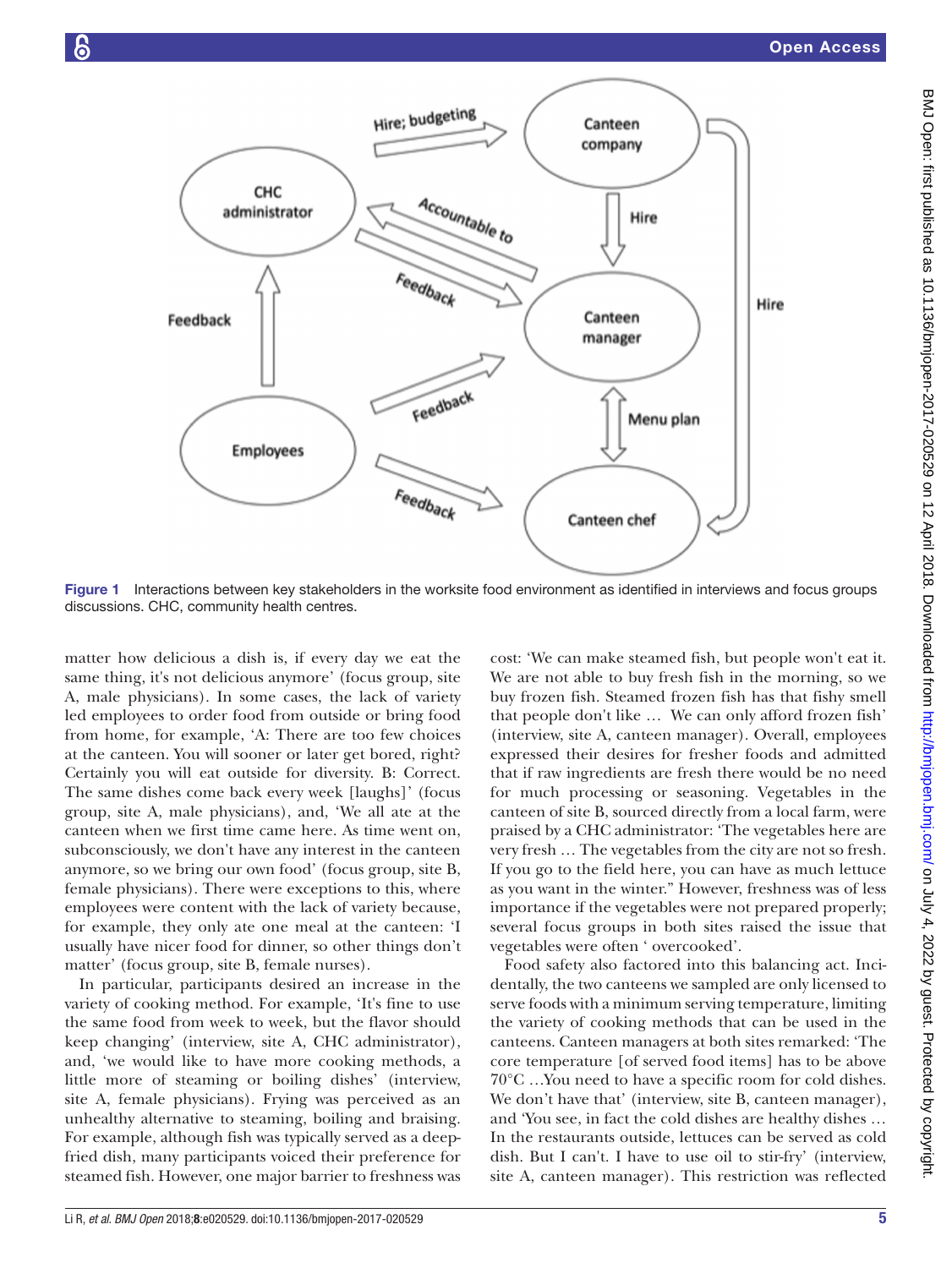by employees: one focus group member was hesitant for the chef to cut watermelons because of concerns for lack of cleanness (focus group, site A, female physicians). Although serving whole fruits was not prohibited according to safety regulations, one manager was hesitant: 'Some sellers use special chemicals to preserve the fruits, which might cause harm. I don't want to risk that. There's a regulation saying that if more than 5 people get sick after a meal, the blame is on us. I can only make sure the preparation process here is safe, but I can't guarantee anything other than that' (interview, site A, canteen manager). The need to cater for large numbers also influenced the variety of feasible cooking methods, for example, 'Because the canteen cooks with a huge pot, which does not allow sophisticated food processing … So even though we have a lot of recipes in hand, there is not much to choose from' (focus group, site A, male physicians).

#### Subtheme 2b: personnel, communication and management

Interactions between employees, CHC administrators, canteen chefs and canteen managers [\(figure](#page-4-0) 1) also shape the worksite food environment. One CHC administrator felt the canteen 'improved a lot in the past twoyears … after some communications' (interview, site A, CHC administrator), while another praised the canteen company because of its responsiveness: 'Whatever suggestions and feedback we have, they will try their best to adjust' (interview, site B, CHC administrator). In

direct contrast to this, employees felt that the canteen staff were not responsive to their feedback, commenting: 'Basically if we told them something, they will change for a short period of time. But then returned [to what it used to be]' (focus group, site A, female nurses). The chef's habits were widely quoted as an obstacle to reducing the amount of oil and salt at one of the sites: '[the chef's] cooking method is heavy oil and heavy salt, there's no use to tell them, it's the same old thing' (focus group, site A, female nurses), and, '[the chef] has all the spices mixed together. So with a spoonful of seasonings, there is no way to tell him to put a little less salt' (focus group, site A, female physicians). Furthermore, the canteen chef and manager may not be incentivised to respond to individual employees' suggestions if these needs involve structural changes. The canteen was primarily accountable to the CHC administrators, who were responsible for hiring the canteen company. The CHC administrators, on the other hand, would only act to improve the canteen based on feedback from the employees.

All stakeholders perceived a lack of communication regarding canteen offerings. An administrator disclosed to the interviewer: 'I wish that the employees could bring [potential canteen interventions] up. If employees made the suggestions, and the majority think that's a legit suggestion, then it can happen' (interview, site A, CHC administrator). A canteen manager agreed: 'Maybe they [the employees] don't feel comfortable talking to me



<span id="page-5-0"></span>Figure 2 Conceptual framework capturing balancing acts at the individual level (cultural perception of 'eating well', balancing taste preferences and nutrition, importance of food safety in healthfulness) and organisation level (balancing canteen budget and food safety with the variety and quality of food offerings, personnel, communication and management).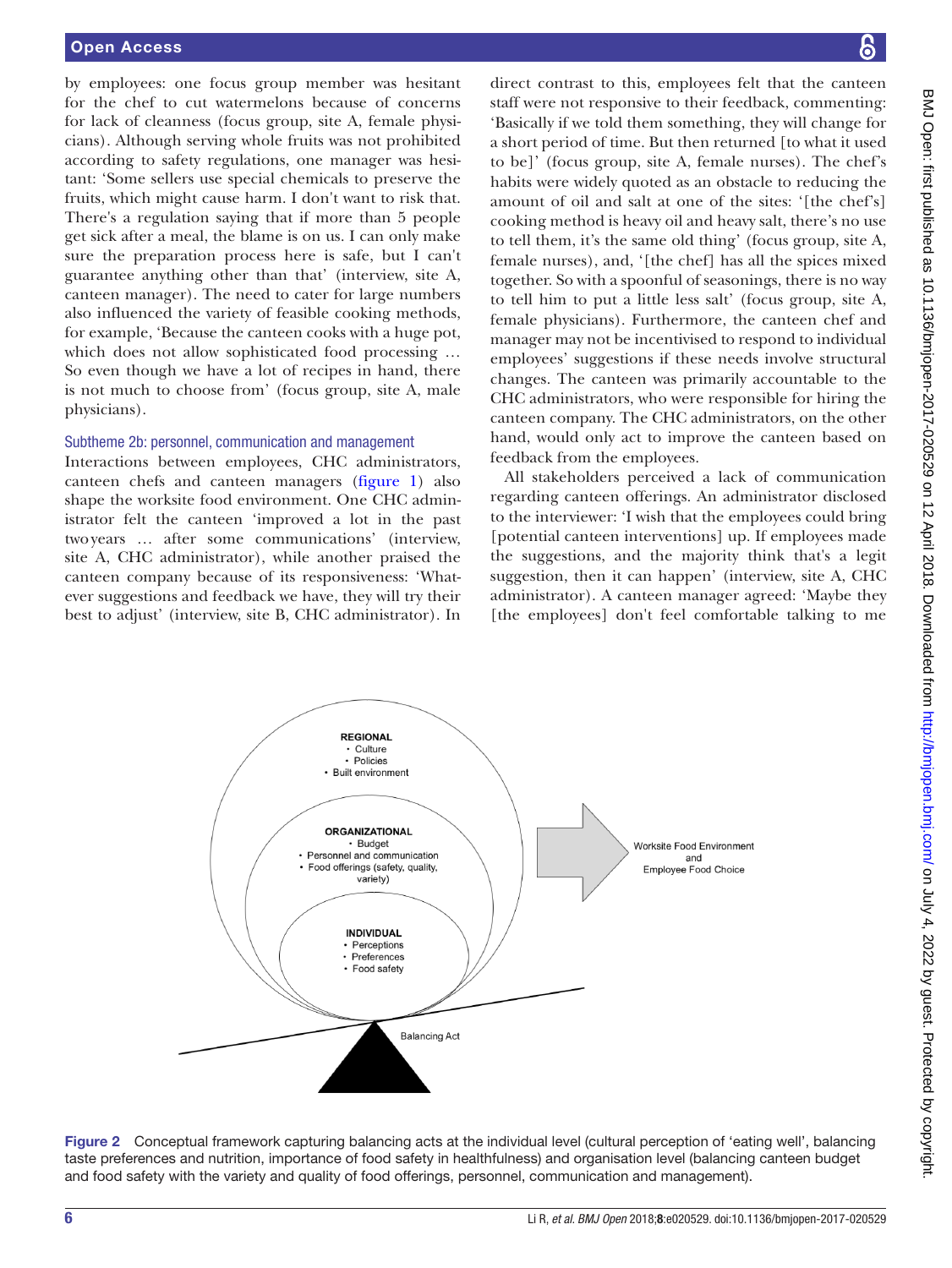directly; maybe they discuss our work but don't let us know' (interview, site A, canteen manager). Employees also expressed concern over the lack of communication. For example, they complained, 'I don't even know where the oil [in the canteen soup] comes from' (focus group, site A, male physicians) and 'they've [canteen staff] never communicated with us' (focus group, site B, female physicians).

## Conceptual framework

The two themes and five subthemes informed the development of the conceptual framework [\(figure](#page-5-0) 2), which is based on the ecological model.<sup>9</sup> Individual-level factors relate to employees' cultural perceptions of 'eating well', taste preferences and perceptions of the importance of food safety in healthfulness, all of which impact food

choices. Organisation-level factors relate to resource availability, constraints in offerings due to safety regulations and the interplay between different key players. These factors all influence the social and physical environments of CHC canteens, and in particular, the food offerings. Underlying regional and national drivers emerged when delving deeper into the subthemes, including the cultural importance of Chinese cooking and varieties in regional culinary traditions, the overarching impact of regulations, policies and nutrition promotions, and the limitations imposed by national food safety concerns. Balancing acts at each level shape employee food choice and worksite food environment. The theoretical framework informed the selection of specific interventions that are likely to be effective in this specific context [\(table](#page-6-0) 2).

<span id="page-6-0"></span>Table 2 Overview of theory-based methods and practical strategies to be used in community health centre (CHC) canteenbased intervention

| Level of the<br>intervention | Theory-based<br>methods | Practical strategies informed by focus groups                                                                                                                                                                                                                                                                                                                                                                                                                                                                                                                                                                                                                                                                                                                                                 |  |
|------------------------------|-------------------------|-----------------------------------------------------------------------------------------------------------------------------------------------------------------------------------------------------------------------------------------------------------------------------------------------------------------------------------------------------------------------------------------------------------------------------------------------------------------------------------------------------------------------------------------------------------------------------------------------------------------------------------------------------------------------------------------------------------------------------------------------------------------------------------------------|--|
| Individual                   | Education               | Many employees expressed the sentiment that as medical professionals,<br>'we know what we should know' (focus group, site A, female physicians).<br>Further interventions targeting nutrition knowledge on effects of specific<br>nutrients (eg, oil and salt) may not yield much effect.<br>However, when asked about whether weight control was important, one<br>focus group member remarked: 'No one here needs to lose weight; we<br>need to gain weight ' (focus group, site A, male physicians). Interestingly,<br>for this group of male physicians, 50% were overweight, indicating a lack<br>of awareness for risk of overweight. Additional information on the health<br>effects of genetically modified foods and on added sugars may also be<br>helpful in shaping food choices. |  |
| Organisation                 | Facilitation            | Dietitian involved in menu planning. For example: 'Things like calories,<br>food composition, it's impossible for me to look into these details. I'm<br>not specialized in canteen management, nor am I a nutritionist; I wasn't<br>trained in this way' (interview, site A, canteen manager). And: a dietitian<br>'will supervise the use of oil, salt, and sugar' (focus group, site A, male<br>physicians), 'enrich the variety' (focus group, site A, female nurses) and<br>'design a nutritional meal plan' that employees 'can even learn from' (focus<br>group, site A, female physicians).                                                                                                                                                                                            |  |
|                              |                         | Skilled chef involved in menu planning. For example: at site B, a chef with a<br>level 2 culinary certificate cooks at the canteen. Both the CHC and canteen<br>managers recognised that cooking skill of the chef was a main determinant<br>for employee satisfaction, and in all focus groups, employees expressed<br>their satisfaction with the taste of canteen food.                                                                                                                                                                                                                                                                                                                                                                                                                    |  |
|                              |                         | Increase subsidy for specific items, as has been done previously for non-<br>genetically modified oil at site A. Target fruits, yoghurts and whole grains.<br>For example: 'Instead of increase the budget of 1 CNY to improve the dish,<br>we would rather choose to have that for fruits or yogurts. If the budget<br>goes directly to certain food, it's more acceptable' (interview, site A, CHC<br>manager).                                                                                                                                                                                                                                                                                                                                                                             |  |
|                              | Media advocacy          | Advertising changes to menu in terms of 'eating well' not ' healthfulness'.                                                                                                                                                                                                                                                                                                                                                                                                                                                                                                                                                                                                                                                                                                                   |  |
|                              | Coalition forming       | Create organisation-level coalition of canteen manager, CHC administrator<br>and employee representatives to collect feedback on specific menus,<br>leveraging social media and mobile technology. For example, employees<br>argued that waste can be minimised if people's preferences for specific<br>choices could be predetermined: 'If they have more type of dishes. I don't<br>mind of getting less quantity. It won't be a waste like this. They should ask<br>what people like roughly' (focus group, site B, female physicians).                                                                                                                                                                                                                                                    |  |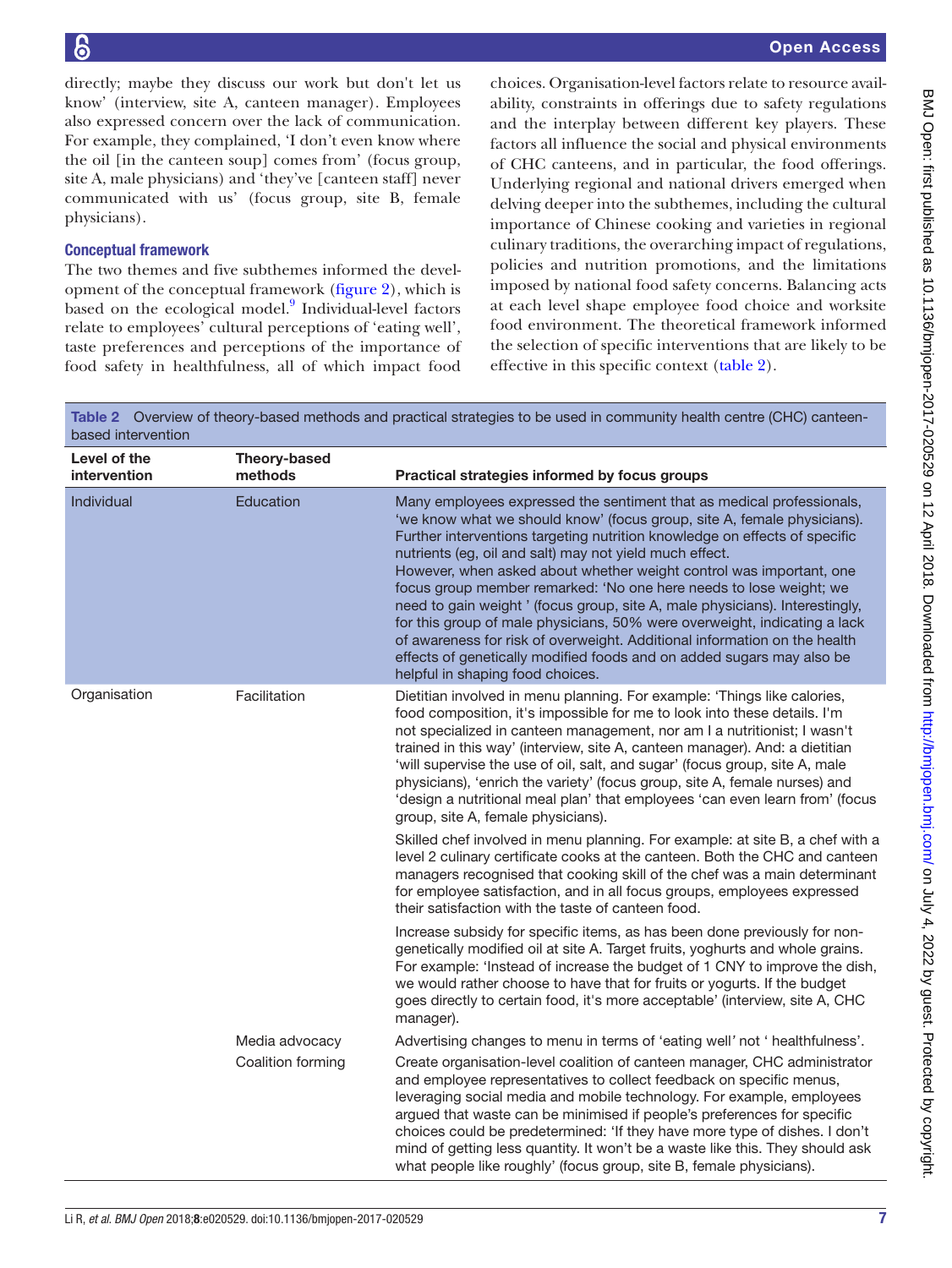#### **DISCUSSION**

This article describes the formative research process whereby we identified determinants of the food environment and employee food choice at two CHCs in Shanghai, China. Three subthemes were identified as important for influencing individual food choice: the cultural perception of 'eating well', the need to balance taste preferences and nutrition, and the emphasis on food safety in healthfulness. At the organisation level, two related subthemes emerged: the balance of canteen budget and food safety with the variety and quality of offerings, and the interplay between key stakeholders. There is a very limited literature on determinants of food provision and consumption in the workplace, and those studies that have been published were largely conducted in the USA and Europe. $1011$  This is the first qualitative study to explore determinants of food provision and consumption in Chinese worksites, and thus our findings will prove to be important for planning interventions in the unique and complex food environment of worksites.

We confirmed the value of 'eating well' in Chinese culture in driving employee food choice<sup>12</sup>: an intervention that emphasises traditional local foods and cooking styles is likely to be more acceptable to participants than one emphasising healthy foods from other cultures. For example, while salad bars may be installed at worksite canteens in Western countries to increase vegetable intake, such an intervention is unlikely to be effective in China where raw vegetables are not traditionally desired as standard lunch dishes. What constituted 'eating well' was influenced by deeply engrained cultural ideals and personal preferences—and thus could prove to be an important barrier to changing diets. However, it is encouraging that we found at the site with an experienced and trained chef that many employees commended him on his braised dishes in terms of taste and healthfulness, suggesting that even with local cuisine the use of salt and oil could be reduced while maintaining taste.

Consistent with findings from two previous qualitative studies in the UK, one conducted among non-academic employees of a university,<sup>[13](#page-8-11)</sup> the other among public sector employees, $\frac{10}{10}$  we found that nutrition did not take precedence when making decisions about food at canteens. Among our study participants, all of whom were trained healthcare providers, heavy use of oil and salt was universally recognised as unhealthy, but taste was prioritised over healthfulness. This suggests that a generic nutrition education intervention is unlikely to produce significant behaviour changes in this setting, and indeed, previous worksite interventions focused on educational campaigns (eg, nutrition presentations, posters in canteens, distribution of materials to employees) have shown limited improvements in dietary intake.<sup>1415</sup>Personalised nutrition messaging may produce greater improvements in dietary intake.<sup>16</sup> In our setting, such messaging could prove especially useful among men, some of whom expressed discordance between their own health status (overweight) and the need for dietary improvements. A web-based survey of

physicians in the USA found that physicians' healthy lifestyle habits are correlated with higher likelihood of life-style modification counselling for hypertensive patients.<sup>[17](#page-9-1)</sup> This has important implications for future interventions aimed at improving not only employee health at CHCs in China, but also, potentially, the provision of healthy lifestyle advice to patients who are overweight or obese.

At the organisation level, there is a balancing act between restraining factors (budget and food safety regulations) and desired outcomes (food variety and quality). As has been documented in previous qualitative research in the UK $^{10}$  and the Netherlands,  $^{18}$  the company providing food to the worksite canteens must run a financially viable service, which means that their priority is providing food that employees will buy—not necessarily food that will promote employee health. When marketing the new canteen menus, a practical strategy for overcoming this organisation-level barrier may be the adoption of a media campaign that leverages the perceived importance of 'eating well' rather than 'healthfulness'. This innovative approach to food marketing at worksites should be evaluated considering the limited and inconsistent evidence testing social media campaigns in terms of improving dietary intake.<sup>19</sup> In addition, as was brought up by participants of this study, improving communication between CHC administrators, canteen managers and staff, and employees may address this barrier. Consistent with Kotter's eight-stage process, $20$  creating an organisation-level coalition of these stakeholders to collect feedback on specific menus by leveraging social media and mobile technology could achieve change in the worksite food environment.

We found that although food safety is important both at individual and organisational levels, well-intentioned safety regulations $^{21}$  for worksite canteens—including the emphasis on core serving temperature and the need for a specific raw-dish preparation room—limited cooking methods, restricted variety of food offerings and diminished taste and presentation. The optimal solution would be to establish a raw-dish preparation room and acquire appropriate licences to serve cold dishes. In the absence of additional space or funds for infrastructure, employing a skilled chef and dietitian is likely necessary to improve the healthfulness and variety of canteen food. Increasing the CHC budget for specific items such as raw fruits and yoghurt may also prove effective.

Similar to the aforementioned qualitative study among public sector workers in the UK,<sup>10</sup> we did not find strong evidence to support that providing nutrition information influences food choice. One randomised-controlled trial in Germany<sup>[22](#page-9-6)</sup> found that although nutrition information given in the form of food labels has an impact on the perceived healthfulness of foods, this perceived healthfulness is unlikely to influence food choice and food intake. Similarly, a canteen intervention at Harvard University that included traffic light labelling, choice architecture and 'healthy plate' tray stickers failed to demonstrate any improvements in the healthfulness of purchases.<sup>23</sup> Our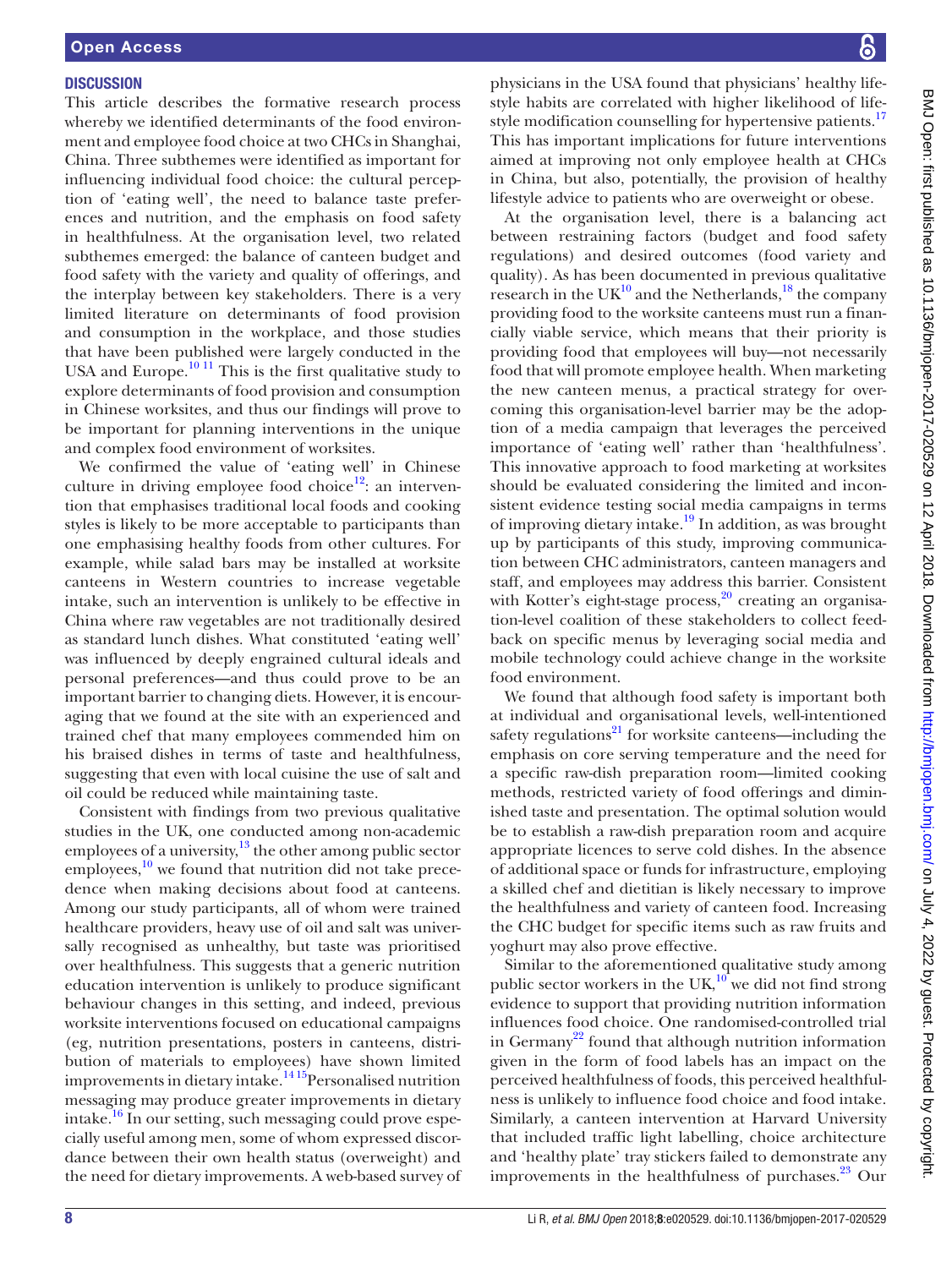interview guide explicitly queried focus group participants about their perceptions regarding the usefulness of traffic light labelling systems, and participants said the local government had already implemented such programmes with no effect. While individuals may want nutritional information, especially calories, $13$  available to them, environmental changes such as changing the healthfulness of food offerings are likely to be necessary for exacting change in eating behaviours.

There are several strengths of our study. We conducted five in-depth interviews and six focus groups: this relatively large sample represents healthcare workers from both rural and urban CHCs in Pudong. The willingness to discuss food in the Chinese culture promoted a high level of engagements of both the employees and the CHC directors, which allowed us to identify multitudes of enablers, barriers and potential interventions driven by employees. The interviewer (RL), a native speaker who understands local culture, coded the transcripts and analysed emerging themes, ensuring minimal discrepancy between field observations and subsequent analyses. Furthermore, many participants perceived that a collaboration with a local government agency and a Western institution could bring additional resources to improving canteen food service, so were open to discussing their opinions on an ideal food environment at their worksite.

There are also several limitations of our study worth noting. The interviewer was a trainee from a US institution; this may have led to bias in the focus group discussions with a greater emphasis on the value of traditional Chinese cooking in contrast to Western cooking. However, the interview guide was dynamic and updated in response to these concerns early on, enabling us to improve the richness of subsequent data. Moreover, employees who volunteered to be in the focus groups may be more interested in healthy food and supportive of making changes to the canteen. Finally, at the time of our visit, there were few opportunities for us to directly observe 'usual' canteen food because the canteens were under construction or recent restructuring at both sites.

Essential elements for a successful community intervention programme include a good understanding of the community ('community diagnosis') and full participation of the people themselves. $24$  The intervention programme developed from this study will directly incorporate the formative research findings presented here and will be grounded in the ecological approach. The intervention will target both organisational and individual factors, and aim to reduce barriers identified and enable the facilitators. Local and cultural adaptation will be necessary to enhance deliverability in all participating CHCs and increase long-term programme sustainability.

Acknowledgements The authors thank colleagues at the Pudong Institute for Health Development for their support with this study, Zhiqun Shu for the loan of the recorder and help with transportation, administrators in the sampled community health centers for logistical support and their commitment to improving employee well-being and public health, and all those who volunteered to be interviewed.

Contributors RL, LJ and LMJ conceived the research question and contributed to the study design. LJ identified study sites and coordinated local support for data collection. RL collected the data and coordinated transcription. YW and RL translated the transcripts. RL and LMJ analysed the data. RL and YW drafted the initial manuscript with support from LMJ. All authors provided substantive feedback on the manuscript and approved the final version.

Funding Funding was provided by the Harvard T.H. Chan School of Public Health.

Competing interests None declared.

Patient consent Obtained.

Ethics approval This study was approved by the Institutional Review Board of Harvard University (ref no: IRB16-1424).

Provenance and peer review Not commissioned; externally peer reviewed.

Data sharing statement The dataset analysed during the current study is available from the corresponding author on reasonable request.

Open Access This is an Open Access article distributed in accordance with the Creative Commons Attribution Non Commercial (CC BY-NC 4.0) license, which permits others to distribute, remix, adapt, build upon this work non-commercially, and license their derivative works on different terms, provided the original work is properly cited and the use is non-commercial. See: [http://creativecommons.org/](http://creativecommons.org/licenses/by-nc/4.0/) [licenses/by-nc/4.0/](http://creativecommons.org/licenses/by-nc/4.0/)

© Article author(s) (or their employer(s) unless otherwise stated in the text of the article) 2018. All rights reserved. No commercial use is permitted unless otherwise expressly granted.

#### **REFERENCES**

- <span id="page-8-0"></span>1. Adair LS, Gordon-Larsen P, Du SF, *et al*. The emergence of cardiometabolic disease risk in Chinese children and adults: consequences of changes in diet, physical activity and obesity. *[Obes](http://dx.doi.org/10.1111/obr.12123)  [Rev](http://dx.doi.org/10.1111/obr.12123)* 2014;15:49–59.
- <span id="page-8-1"></span>2. Lu J, Bi Y, Ning G. Curbing the obesity epidemic in China. *[Lancet](http://dx.doi.org/10.1016/S2213-8587(16)30007-9)  [Diabetes Endocrinol](http://dx.doi.org/10.1016/S2213-8587(16)30007-9)* 2016;4:470–1.
- <span id="page-8-2"></span>3. World Bank Group. World Development Report 2013 on Jobs Statistical Tables. [http://data.worldbank.org/data-catalog/wdr-2013](http://data.worldbank.org/data-catalog/wdr-2013-jobs) [jobs](http://data.worldbank.org/data-catalog/wdr-2013-jobs) (accessed 23 Oct 2017).
- <span id="page-8-3"></span>4. Allan J, Querstret D, Banas K, *et al*. Environmental interventions for altering eating behaviours of employees in the workplace: a systematic review. *[Obes Rev](http://dx.doi.org/10.1111/obr.12470)* 2017;18:214–26.
- <span id="page-8-4"></span>5. Li H, Liu K, Gu J, *et al*. The development and impact of primary health care in China from 1949 to 2015: A focused review. *[Int J](http://dx.doi.org/10.1002/hpm.2435)  [Health Plann Manage](http://dx.doi.org/10.1002/hpm.2435)* 2017;32:339–50.
- <span id="page-8-5"></span>6. Department of Planning and Information, National Health and Family Planning Commission. Statistical Communique on the Development of Health and Family Planning in China in 2016. [http://www.nhfpc](http://www.nhfpc.gov.cn/guihuaxxs/s10748/201708/d82fa7141696407abb4ef764f3edf095.shtml) [.gov.cn/guihuaxxs/s10748/201708/d82fa7141696407abb4e](http://www.nhfpc.gov.cn/guihuaxxs/s10748/201708/d82fa7141696407abb4ef764f3edf095.shtml) [f764f3edf095.shtml](http://www.nhfpc.gov.cn/guihuaxxs/s10748/201708/d82fa7141696407abb4ef764f3edf095.shtml) (accessed 23 Oct 2017).
- <span id="page-8-6"></span>7. Helfand BK, Mukamal KJ. Healthcare and lifestyle practices of healthcare workers: do healthcare workers practice what they preach? *[JAMA Intern Med](http://dx.doi.org/10.1001/2013.jamainternmed.1039)* 2013;173:242–4.
- <span id="page-8-7"></span>8. National Health and Family Planning Commission. Criteria of Weight for Adults. 2013 [http://www.nhfpc.gov.cn/ewebeditor/uploadfile/](http://www.nhfpc.gov.cn/ewebeditor/uploadfile/2013/08/20130808135715967.pdf) [2013/08/20130808135715967.pdf](http://www.nhfpc.gov.cn/ewebeditor/uploadfile/2013/08/20130808135715967.pdf) (accessed 23 Oct 2017).
- <span id="page-8-8"></span>9. Bowen DJ, Barrington WE, Beresford SA. Identifying the effects of environmental and policy change interventions on healthy eating. *[Annu Rev Public Health](http://dx.doi.org/10.1146/annurev-publhealth-032013-182516)* 2015;36:289–306.
- <span id="page-8-9"></span>10. Pridgeon A, Whitehead K. A qualitative study to investigate the drivers and barriers to healthy eating in two public sector workplaces. *[J Hum Nutr Diet](http://dx.doi.org/10.1111/j.1365-277X.2012.01281.x)* 2013;26:85–95.
- 11. Mazzola JJ, Moore JT, Alexander K. Is work keeping us from acting healthy? How workplace barriers and facilitators impact nutrition and exercise behaviors. *[Stress Health](http://dx.doi.org/10.1002/smi.2731)* 2017;33:479–89.
- <span id="page-8-10"></span>12. Swislocki M. *Culinary nostalgia regional food culture and the urban experience in Shanghai*. Palo Alto, CA: Stanford University Press, 2009.
- <span id="page-8-11"></span>13. Thomas EL, Puig Ribera A, Senye-Mir A, *et al*. Promoting Healthy Choices in Workplace Cafeterias: A Qualitative Study. *[J Nutr Educ](http://dx.doi.org/10.1016/j.jneb.2015.11.001)  [Behav](http://dx.doi.org/10.1016/j.jneb.2015.11.001)* 2016;48:138–45.
- <span id="page-8-12"></span>14. Sorensen G, Stoddard A, Peterson K, *et al*. Increasing fruit and vegetable consumption through worksites and families in the treatwell 5-a-day study. *[Am J Public Health](http://dx.doi.org/10.2105/AJPH.89.1.54)* 1999;89:54–60.
- 15. Bandoni DH, Sarno F, Jaime PC. Impact of an intervention on the availability and consumption of fruits and vegetables in the workplace. *[Public Health Nutr](http://dx.doi.org/10.1017/S1368980010003460)* 2011;14:975–81.